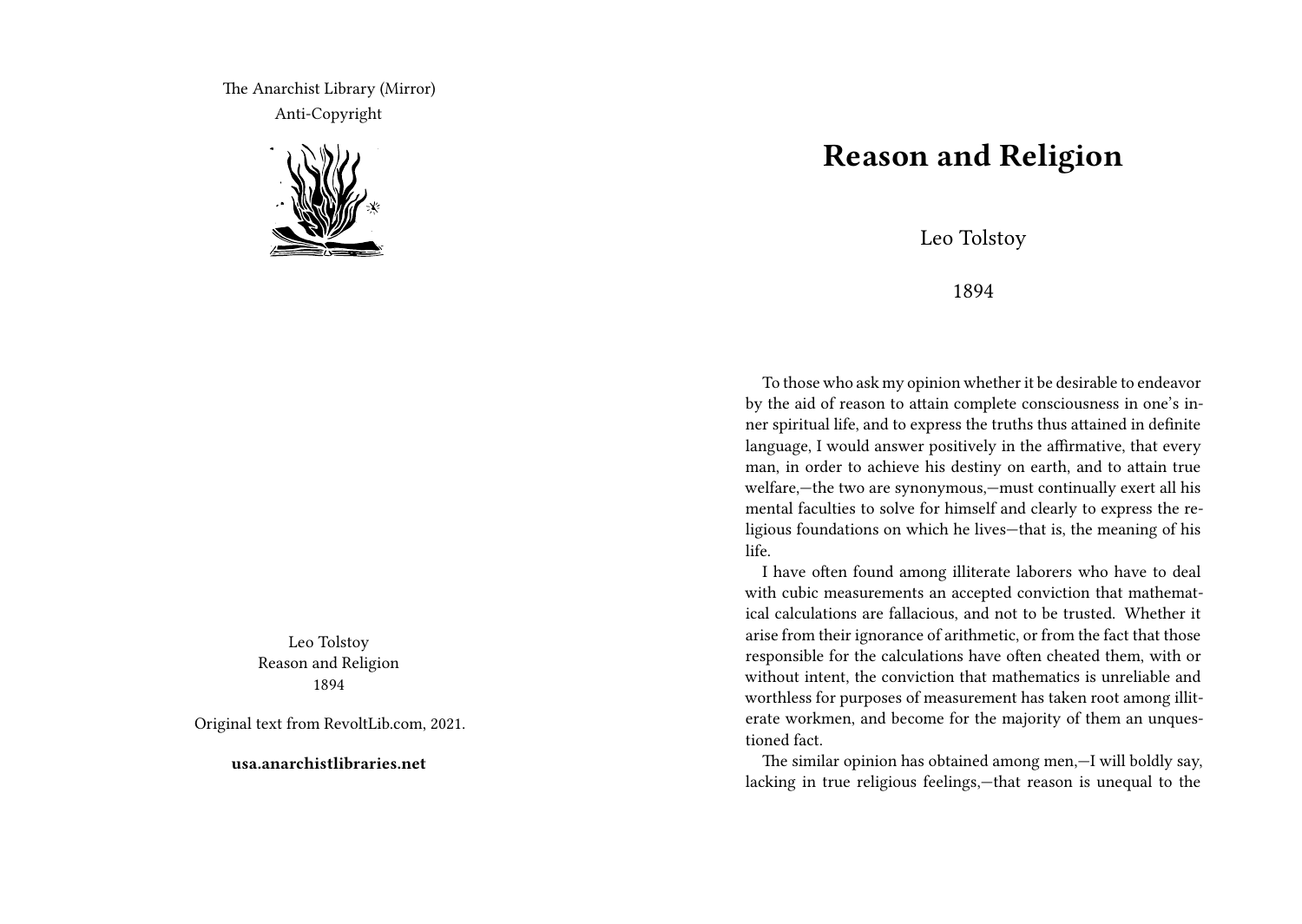solution of religious questions, that the application of reason to such questions is the most fruitful source of error, and that the solution of such questions by the aid of reason is sinful pride.

I mention this because the doubt expressed in the question whether it be needful to strive for distinct consciousness in one's religious convictions may be merely the outcome of the belief that reason cannot be applied to the solution of religious questions.

Man has been given by God one single instrument to attain knowledge of self and of one's relation to the universe; there is no other, and that one is reason.

Yet he is informed that he may use his reason to solve questions, whether domestic, family, commercial, political, scientific, artistic, but not for the elucidation of the problem for which especially it was given him; and that for the solution of the most important truths, of those on an acquaintance with which hangs all his life, man must on no account employ his reason, but must acquiesce in their truth independently of his reason, whereas, independently of reason, man cannot be conscious of anything.

It is said, Accept the truth by revelation, by faith; but a man cannot believe independently of reason. If a man believes this and not that, it is only because his reason tells him that this is credible, and that is not. To affirm that a man must not be guided by reason is equivalent to telling a man who has lost his way in dark catacombs that, in order to find his way out, he must extinguish his lamp, and be guided, not by light, but by something else.

But it may be objected that not every one is endowed with intellect and a special capacity for expressing his thoughts, and that, in consequence, an inadequate expression of these thoughts may lead to error.

To this I would apply the words of the Gospel,—that "things hid from the wise and prudent have been revealed unto babes." And this statement is neither an exaggeration nor a paradox, as people are accustomed to view such passages in the Gospels as do not please them, but is an assertion of the simplest and most in-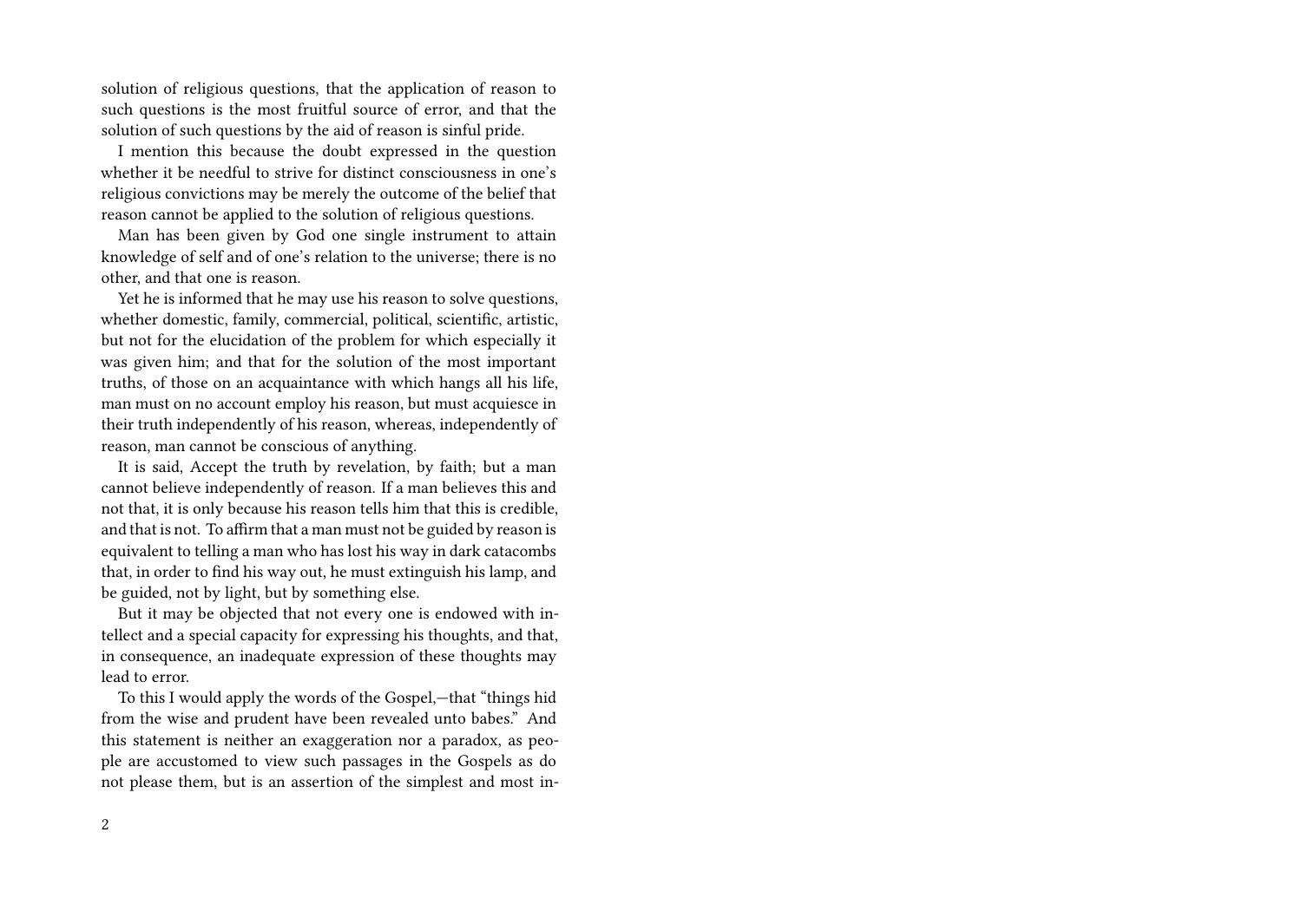dubitable truth that unto everything in the universe is given a law which this being must follow, and that to enable each to recognize this law every one is endowed with corresponding organs. Thus every man is endowed with reason, and to the reason of every man is disclosed the law which he must follow. This law is concealed only from those who do not wish to follow it, and who, in order to avoid it, cast reason aside, and instead of using it to become acquainted with truth, accept upon trust the assertions of those who, like them, have surrendered reason.

Yet the law which men should follow is so plain that it is accessible to every child, the more so as no man has to discover anew the law of his life. Those who have lived before him have discovered and expressed it, and he has but to verify it with his reason, and to accept or refuse those propositions which he finds expressed in tradition; that is, not, as recommended by those who would shirk the law, by verifying reason by tradition, but, on the contrary, by verifying tradition by reason.

Traditions may proceed from men, and be false; but reason indubitably comes from God, and cannot be false. Hence for the recognition and expression of truth no special extraordinary capacity is required; one has but to believe that reason is not only the loftiest sacred capacity of man, but moreover is the sole instrument for the understanding of truth.

Particular intellectual qualities are needful, not for the acquirement and expression of truth, but for the concoction and expression of error. Having once deviated from the directions of reason, distrusting it, and believing what others proclaimed as the truth, men accumulate and accept by faith—for the most part in the form of laws, revelations, dogmas—such intricate, unnatural, and contradictory propositions, that, in order to express them and adapt them to life, great acuteness of mind and special qualities are indeed required.

Only imagine a man of our world, educated on the religious basis of any of the Christian confessions,—Catholic, Greek-Orthodox,